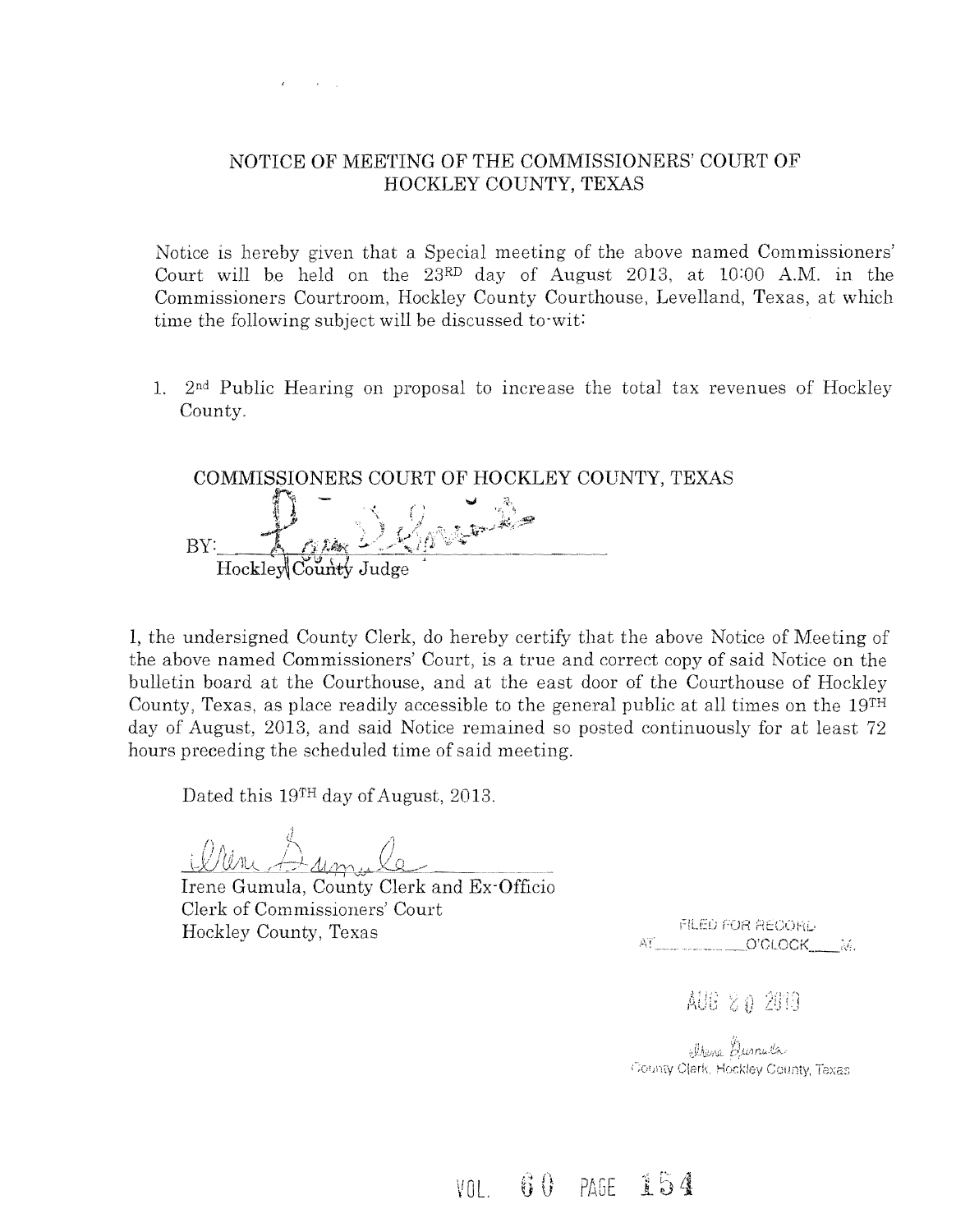#### THE STATE OF TEXAS COUNTY OF HOCKLEY

 $\mathcal{L}^{\mathcal{L}}(\mathcal{L}^{\mathcal{L}}(\mathcal{L}^{\mathcal{L}}(\mathcal{L}^{\mathcal{L}}(\mathcal{L}^{\mathcal{L}}(\mathcal{L}^{\mathcal{L}}(\mathcal{L}^{\mathcal{L}}(\mathcal{L}^{\mathcal{L}}(\mathcal{L}^{\mathcal{L}}(\mathcal{L}^{\mathcal{L}}(\mathcal{L}^{\mathcal{L}}(\mathcal{L}^{\mathcal{L}}(\mathcal{L}^{\mathcal{L}}(\mathcal{L}^{\mathcal{L}}(\mathcal{L}^{\mathcal{L}}(\mathcal{L}^{\mathcal{L}}(\mathcal{L}^{\mathcal{L$ 

#### IN THE COMMISSIONER'S COURT OF HOCKLEY COUNTY, TEXAS

#### SPECIAL MEETING August 23, 2013

Be it remembered that on this the 23rd day of August A.D. 2013, there came on to be held a Special meeting of the Commissioners' Court, and the Court having convened in Special session at the usual meeting place thereof at the Courthouse in Levelland, Texas, with the following members present to-wit:

| <b>Larry Sprowls</b>       | <b>County Judge</b>                |
|----------------------------|------------------------------------|
| Curtis D. Thrash           | <b>Commissioner Precinct No. 1</b> |
| <b>Larry Carter</b>        | <b>Commissioner Precinct No. 2</b> |
| J. L. "Whitey" Barnett     | <b>Commissioner Precinct No. 3</b> |
| Thomas R "Tommy" Clevenger | <b>Commissioner Precinct No. 4</b> |

Irene Gumula, County Clerk, and Ex-Officio Clerk of Commissioners' Court when the following proceedings were had, to-wit:

On August 23,2013, beginning at 10:00 A.M. and ending at 10:30 A.M., the Hockley

County Commissioners's Court held the  $2^{nd}$  Public Hearing on the Budget and Tax Rate

increase for the tax year of 2014, the list of public members that attended the meeting is

attached. At the hearing the Commissioners' Court announced that the Budget and Tax Ra

would be adopted at the meeting on August 26,2013 at 10:00 A.M., in the Hockley County

Commissioners' Courtroom at 802 Houston Street, Levelland, Texas.

 $V0L.$  60 PAGE 155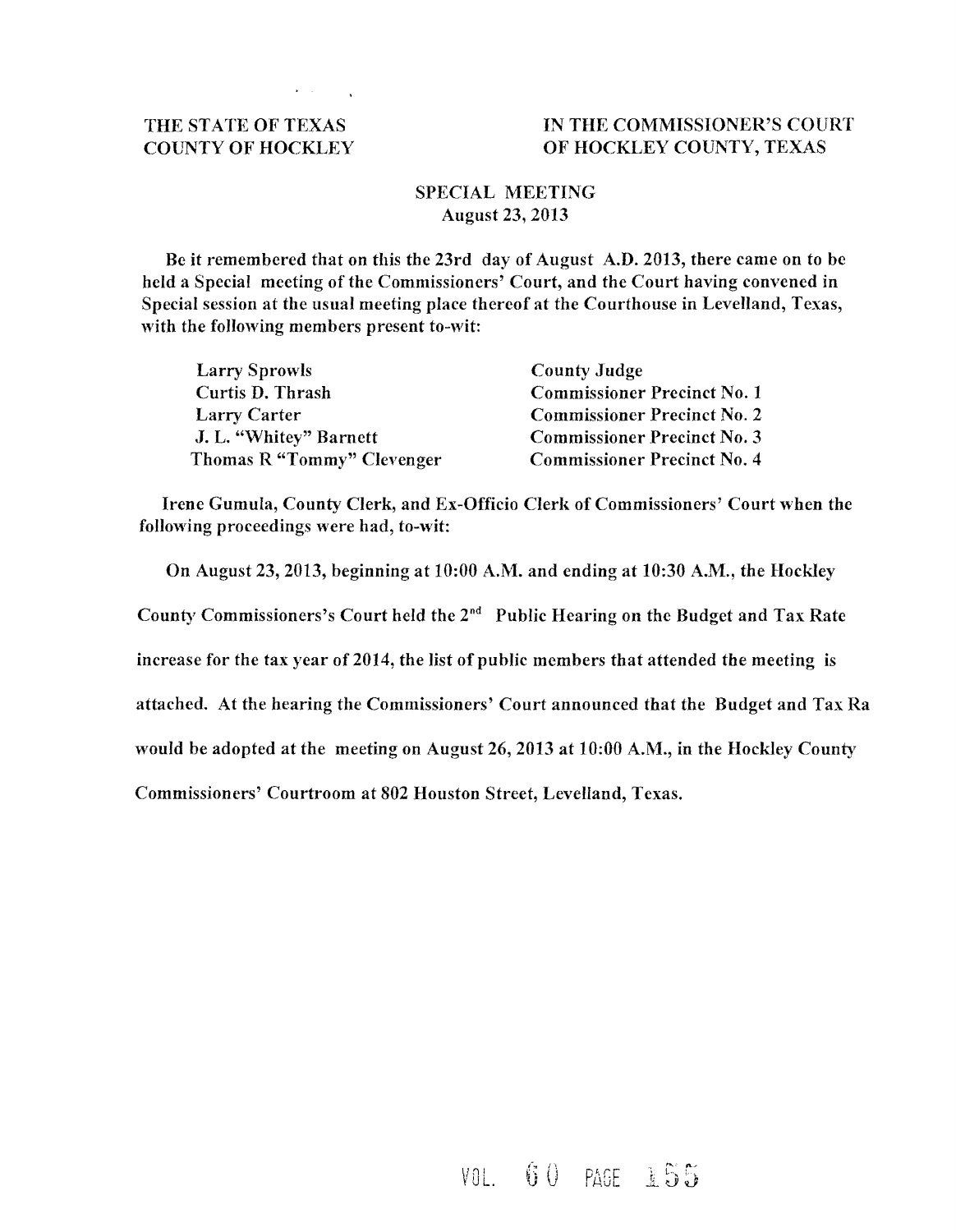## **SIGN IN SHEET FOR**

 $\label{eq:2} \mathcal{L}^{\text{max}}_{\text{max}}(\mathcal{L}^{\text{max}}_{\text{max}}) = \mathcal{L}^{\text{max}}_{\text{max}}(\mathcal{L}^{\text{max}}_{\text{max}})$ 

# NOTICE OF MEETING OF THE COMMISSIONERS' COURT OF **HOCKLEY COUNTY. TEXAS**

## FOR SPECIAL MEETING HELD 8-23-2013 AT 10:00 A.M.



VOL. 60 PAGE 156